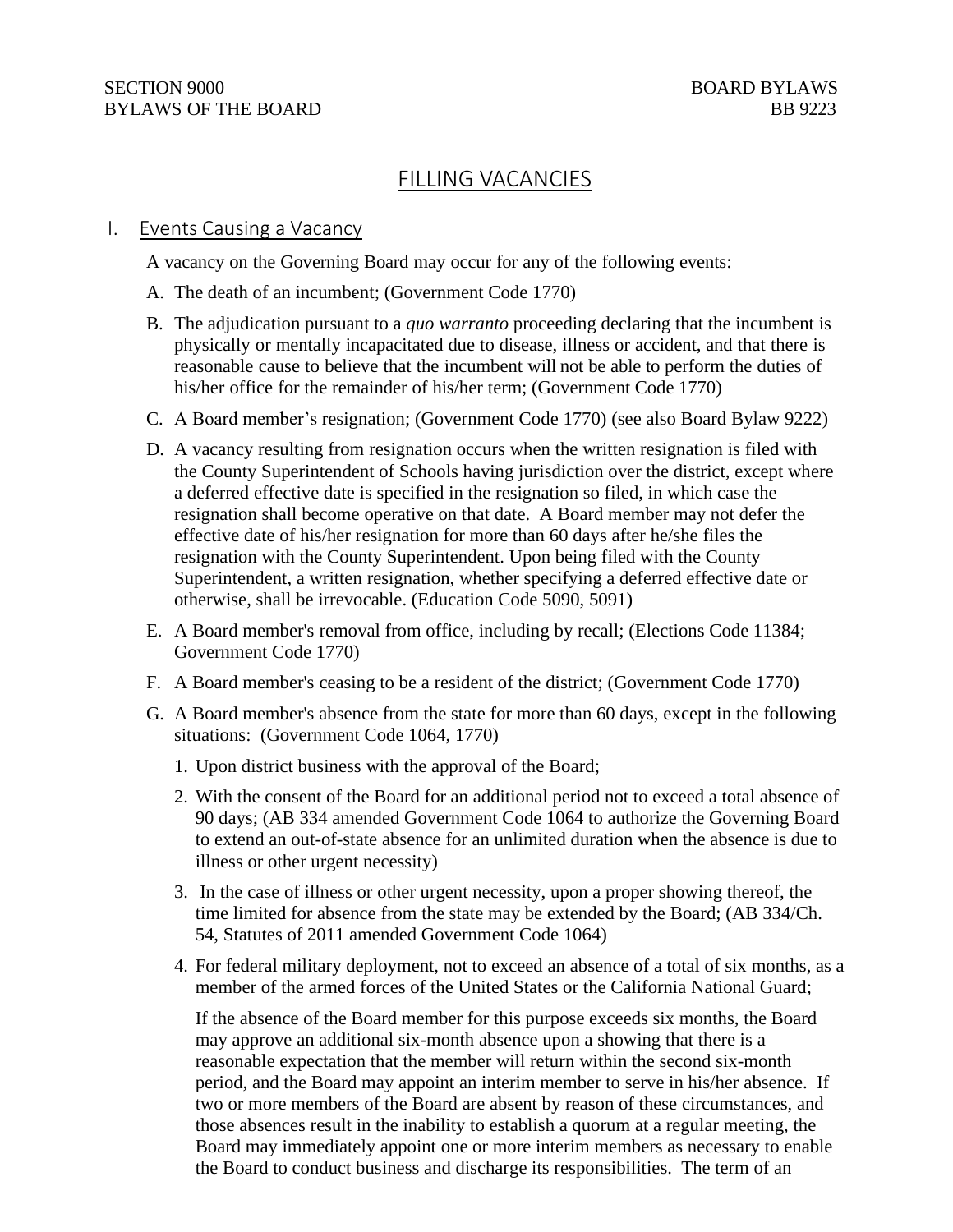interim member appointed in these circumstances shall not extend beyond the return of the absent Board member or beyond the next regularly scheduled election for that office, whichever occurs first.

- H. A Board member's ceasing to discharge the duties of his/her office for the period of three consecutive months, except when prevented by illness or when absent from the state with the permission required by law; (Government Code 1770)
- I. A Board member's conviction of a felony or any offense involving a violation of his/her official duties or conviction of a designated crime resulting in a forfeiture of office; (Government Code 1770, 3000-3003)
- J. A Board member's refusal or neglect to file his/her required oath within the time prescribed; (Government Code 1770)
- K. The decision of a competent tribunal declaring void a Board member's election or appointment; (Government Code 1770)
- L. A Board member's commitment to a hospital or sanitarium as a drug addict, dipsomaniac, inebriate, or stimulant addict by a court of competent jurisdiction, in which case the office shall not be deemed vacant until the order of commitment has become final; (Government Code 1770)
- M. A "failure to elect" in which no candidate or an insufficient number of candidates have filed to run for a Board seat(s). (Education Code 5090, 5326, 5328)

### II. Timelines for Filling a Vacancy

When a vacancy occurs, the Board shall take the following action, as appropriate:

- A. When a vacancy occurs less than four months before the end of a Board member's term, the Board shall not fill the vacancy. (Education Code 5093)
- B. When a vacancy occurs longer than four months before the end of a Board member's term, the Board shall, within 60 days of the date of the vacancy or the filing of the member's deferred resignation, either order an election or make a provisional appointment, unless a special election is mandated as described below. (Education Code 5091, 5093)
- C. When a vacancy occurs from six months to 130 days before a regularly scheduled Board election at which the position is not scheduled to be filled, a special election to fill the position shall be consolidated with the regular election. The person so elected shall take office at the first regularly scheduled Board meeting following the certification of the election and shall serve only until the end of the term of the position which he/she was elected to fill. (Education Code 5093)
- III. Eligibility

In order to be appointed or elected to fill a vacancy on the Board, a person must meet the eligibility requirements specified in Education Code 35107 (see also BP 9220: *Governing Board Elections*)

- A. Provisional Appointments
	- 1. When authorized by law to make a provisional appointment to fill a vacancy on the Board, the Board shall advertise in the local media to solicit candidate applications or nominations. A committee consisting of less than a quorum of the Board shall ensure that applicants are eligible for Board membership and announce the names of the eligible candidates. The Board shall interview the candidates at a public meeting, accept oral or written public input, and select the provisional appointee by a majority vote.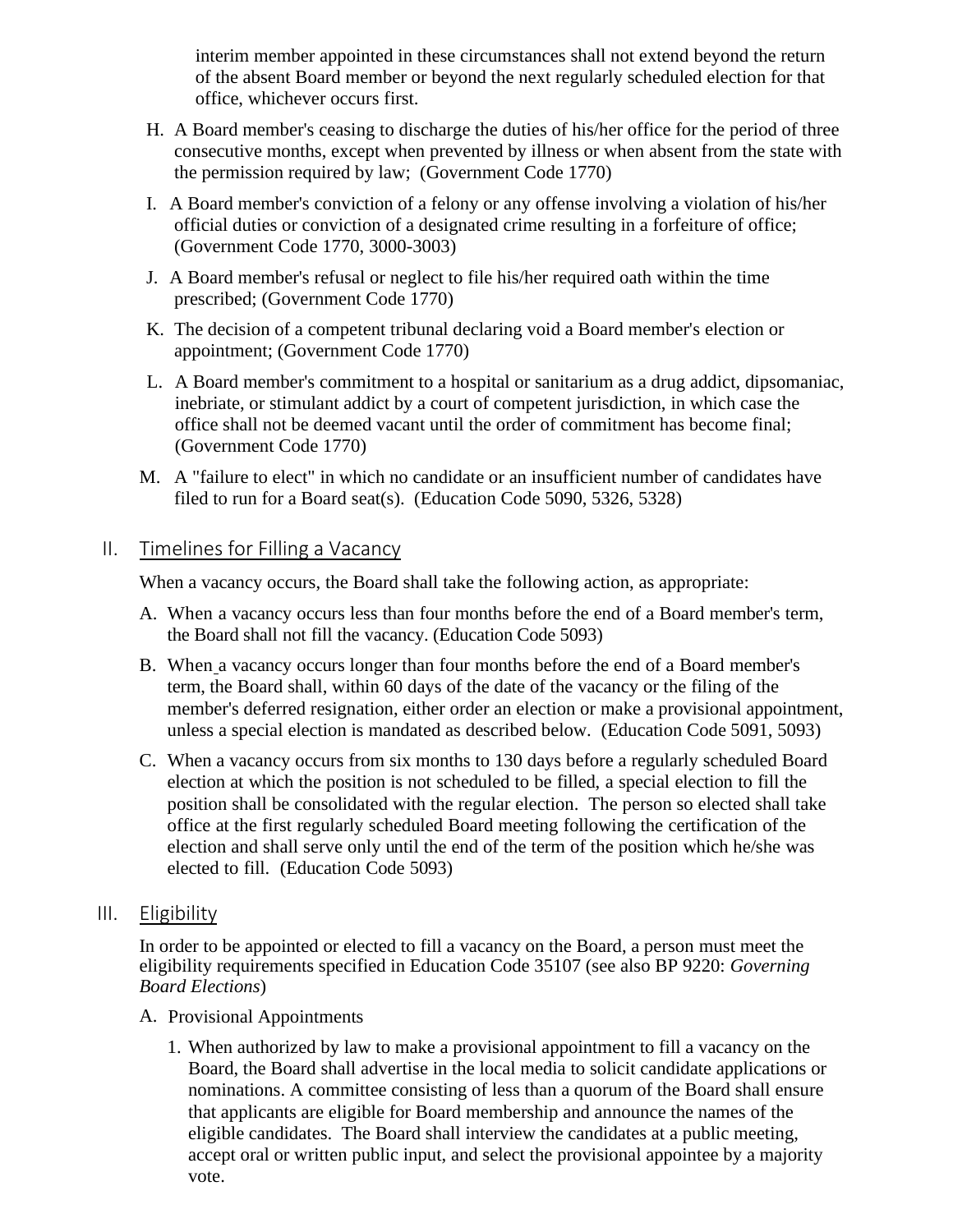- 2. Within 10 days after the appointment is made, the Board shall post notices of the actual vacancy, or the filing of a deferred resignation, and the provisional appointment. The notice shall be published in the local newspaper pursuant to Government Code 6061 and posted in at least three public places within the district. (Education Code 5092)
- 3. The notice shall contain: (Education Code 5092)
	- a. The date of the occurrence of the vacancy or the date of the filing of, and the effective date of, the resignation
	- b. The full name of the appointee
	- c. The date of appointment
	- d. A statement notifying the voters that unless a petition calling for a special election pursuant to Education Code 5091 is filed in the office of the County Superintendent within 30 days of the provisional appointment, it shall become an effective appointment
- 4. The person appointed shall hold office until the next regularly scheduled election for district Board members and shall be afforded all the powers and duties of a Board member upon appointment. (Education Code 5091)
- B. Appointment Due to Failure to Elect
	- 1. When a vacancy occurs because no candidate or an insufficient number of candidates have been nominated (i.e., a failure to elect) and a district election will not be held, the Board shall appoint a qualified person to the office. This appointment shall be made at a meeting prior to the day fixed for the election and the appointee shall be seated at the organizational meeting as if elected at the district election. (Education Code 5328)
	- 2. When an appointment is being made because of a failure to elect, the district shall publish a notice once in a newspaper of general circulation published in the district, or if no such newspaper exists, in a newspaper having general circulation within the district. This notice shall state that the Board intends to make an appointment and shall inform persons of the procedure available for applying for the appointment. (Education Code 5328.5)
	- 3. The procedure for selecting and interviewing candidates shall be the same as the procedures for "Provisional Appointments," as specified above.

#### Legal Reference:

## EDUCATION CODE

- 5000-5033 Elections
- 5090-5095 Vacancies
- 5200-5208 Districts governed by boards of education
- 5300-5304 Elections
- 5320-5329 Order and call of election
- 5340-5345 Consolidation of elections
- 5360-5363 Election notice
- 5420-5426 Cost of elections
- 5440-5442 Miscellaneous provisions, elections
- 35107 Eligibility of board members
- 35178 Resignation with deferred effective date

## ELECTIONS CODE

10600-10604 School district elections

11381-11386 Candidates for recall